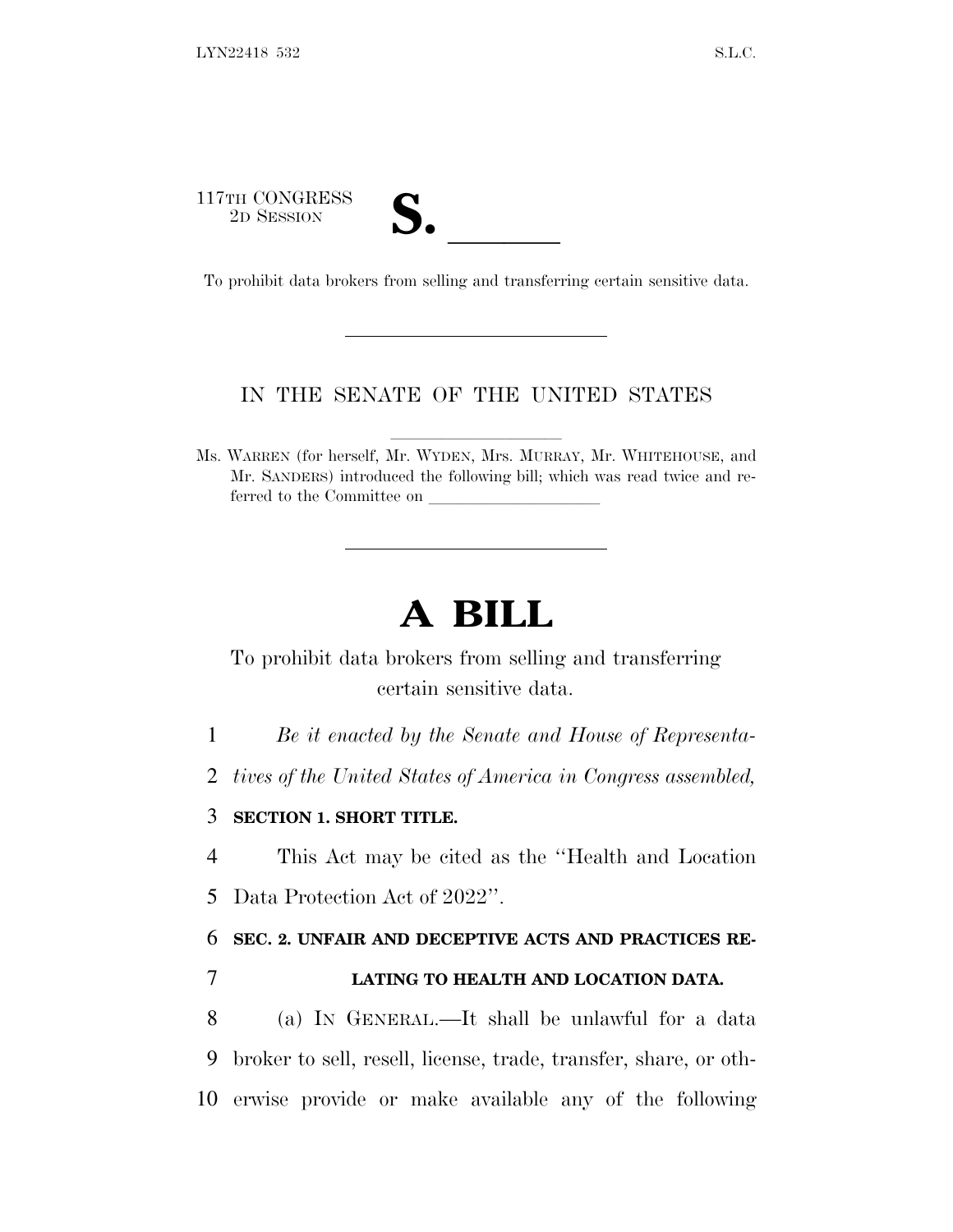forms of data, whether declared or inferred, of an indi- vidual: (1) Location data. (2) Health data. (3) Other categories of data identified by the Commission that address or reveal a category of data described in paragraphs (1) and (2). (b) EXCEPTIONS.— 9 (1) ACTIONS THAT ARE HIPAA-COMPLIANT. (A) IN GENERAL.—Nothing in this Act shall be construed to prohibit any action taken with respect to the health information of an in- dividual by a data broker that is a business as- sociate or covered entity that is permissible under the Federal regulations concerning stand- ards for privacy of individually identifiable health information promulgated under section 264(c) of the Health Insurance Portability and Accountability Act of 1996 (42 U.S.C. 1320d– 2 note)). (B) APPLICATION OF TERMS.—In para- graph (1), the terms ''business associate'', ''cov- ered entity'', and ''health information'' shall have the meaning given those terms in the Fed-eral regulations specified in such paragraph.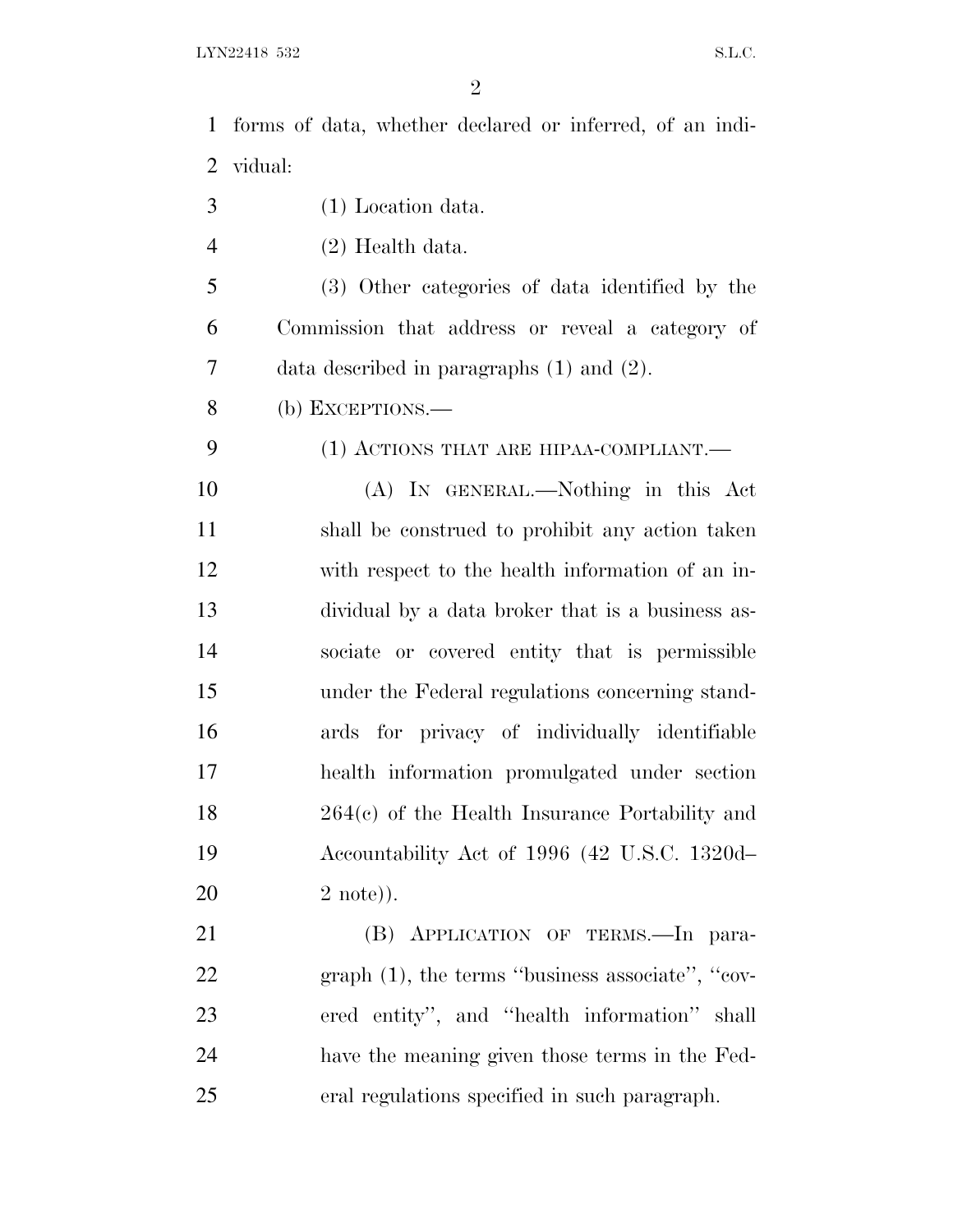(2) PUBLICATION OF NEWSWORTHY INFORMA-2 TION OF LEGITIMATE PUBLIC CONCERN.—Nothing in this Act shall be construed to prohibit the publi- cation of newsworthy information of legitimate pub-lic concern.

 (3) DISCLOSURE PURSUANT TO VALID AUTHOR- IZATION.—Nothing in this Act shall be construed to prohibit a disclosure of the data of an individual for which the individual provides valid authorization. For purposes of this paragraph, the term ''valid au- thorization'' has the meaning given such term in sec- tion 164.508 of title 45, Code of Federal Regula- tions (or a successor regulation), subject to such ad- aptations as the Commission shall deem necessary to apply such term to the disclosure of both location data and health data.

 (c) EFFECTIVE DATE.—The prohibition under sub-section (a) shall take effect on the earlier of—

 (1) the date the Commission issues the final rule under subsection (d); or

 (2) 180 days after the date of enactment of this Act.

(d) RULEMAKING.—

 (1) FINAL RULE.—Pursuant to section 553 of title 5, United States Code, the Commission shall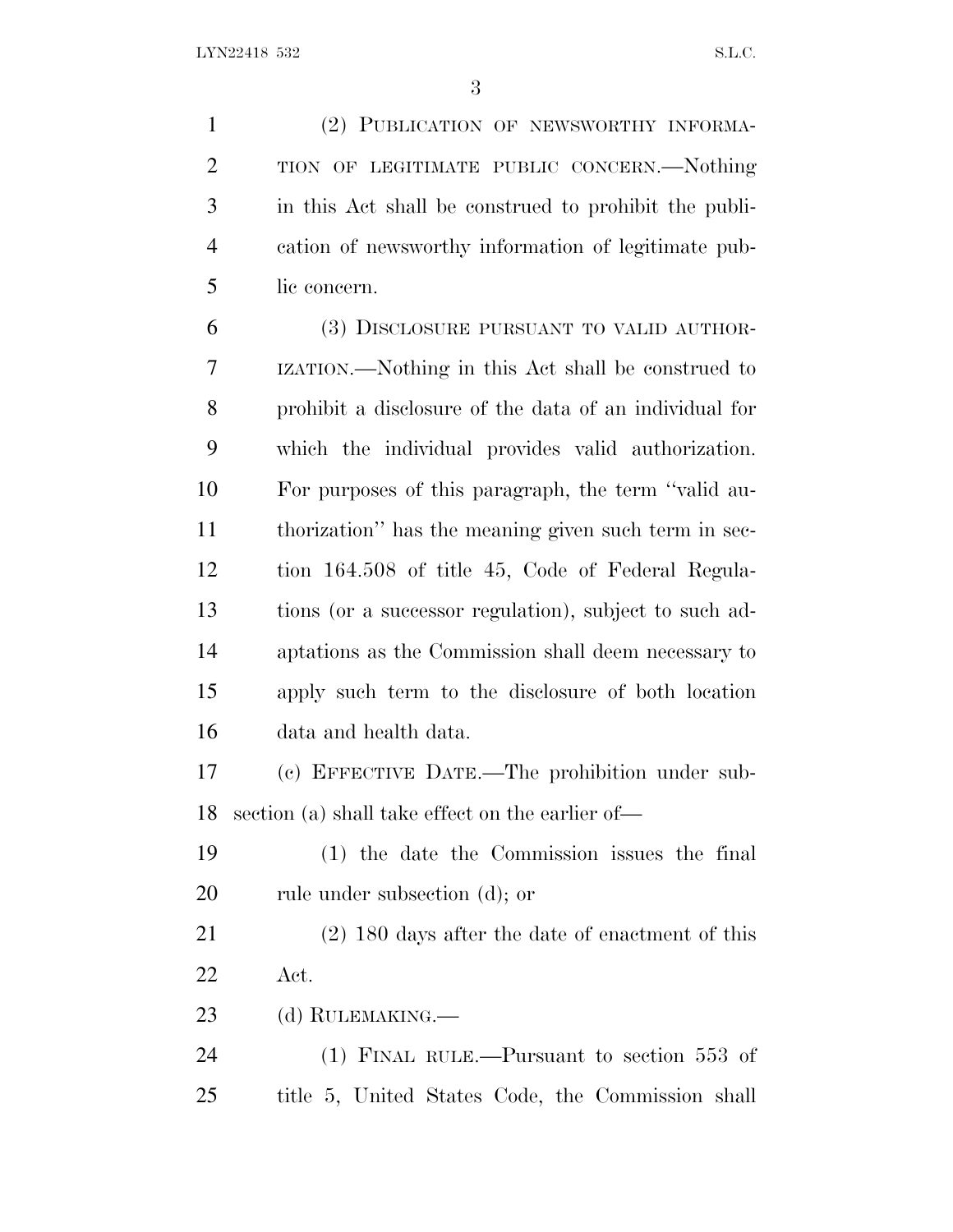promulgate regulations to carry out the provisions of this Act. The Commission shall issue a final rule by not later than 180 days after the date of enactment of this Act.

 (2) ADDITIONAL GUIDANCE.—Pursuant to sec- tion 553 of title 5, United States Code, the Commis- sion may promulgate further regulations to carry out the provisions of this Act, including further guidance regarding the types of data described in subsection (a).

#### **SEC. 3. ENFORCEMENT.**

 (a) ENFORCEMENT BY THE FEDERAL TRADE COM-MISSION.—

 (1) UNFAIR OR DECEPTIVE ACTS OR PRAC- TICES.—A violation of section 2 shall be treated as a violation of a rule defining an unfair or a deceptive act or practice under section 18(a)(1)(B) of the Fed- eral Trade Commission Act (15 U.S.C.  $57a(a)(1)(B)$ .

20 (2) POWERS OF COMMISSION.—

 (A) IN GENERAL.—Except as provided in subparagraphs (D) and (E), the Commission shall enforce section 2 in the same manner, by the same means, and with the same jurisdic-tion, powers, and duties as though all applicable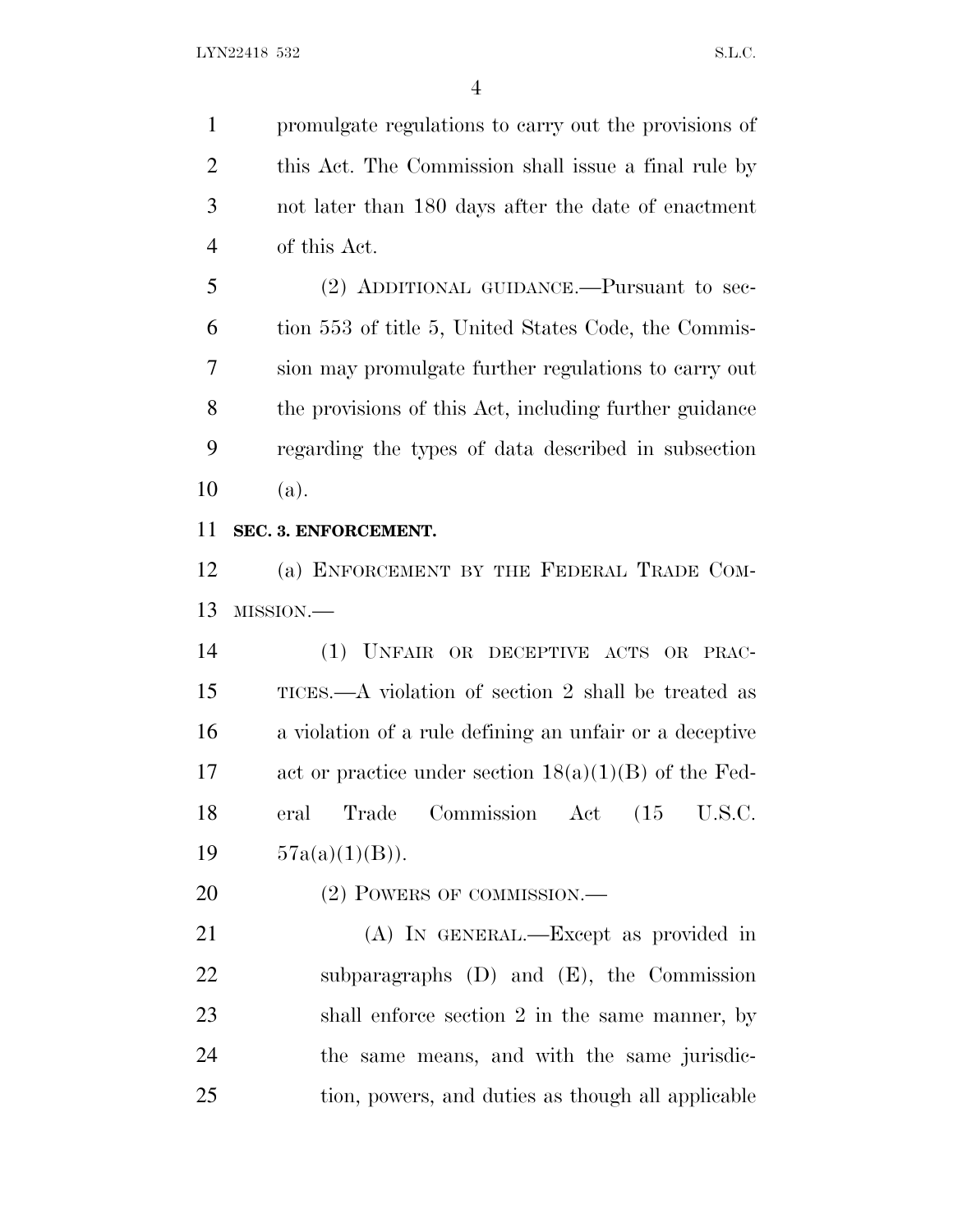| $\mathbf{1}$   | terms and provisions of the Federal Trade              |
|----------------|--------------------------------------------------------|
| $\overline{2}$ | Commission Act (15 U.S.C. 41 et seq.) were in-         |
| 3              | corporated into and made a part of this Act.           |
| $\overline{4}$ | (B) PRIVILEGES AND IMMUNITIES.—Any                     |
| 5              | person who violates section 2 shall be subject to      |
| 6              | the penalties and entitled to the privileges and       |
| $\overline{7}$ | immunities provided in the Federal Trade Com-          |
| 8              | mission Act $(15 \text{ U.S.C. } 41 \text{ et seq.}).$ |
| 9              | (C) AUTHORITY PRESERVED.—Nothing in                    |
| 10             | this Act shall be construed to limit the author-       |
| 11             | ity of the Federal Trade Commission under any          |
| 12             | other provision of law.                                |
| 13             | (D) NONPROFIT ORGANIZATIONS.—Not-                      |
| 14             | withstanding section 4 of the Federal Trade            |
| 15             | Commission Act (15 U.S.C. 44) or any jurisdic-         |
| 16             | tional limitation of the Commission, the Com-          |
| 17             | mission shall also enforce this Act, in the same       |
| 18             | manner provided in subparagraphs $(A)$ and $(B)$ ,     |
| 19             | with respect to organizations not organized to         |
| 20             | carry on business for their own profit or that         |
| 21             | of their members.                                      |
| 22             | (E) INDEPENDENT LITIGATION AUTHOR-                     |
| 23             | ITY.—In any case in which the Commission has           |
| 24             | reason to believe that a data broker is violating      |
| 25             | or has violated section 2, the Commission may          |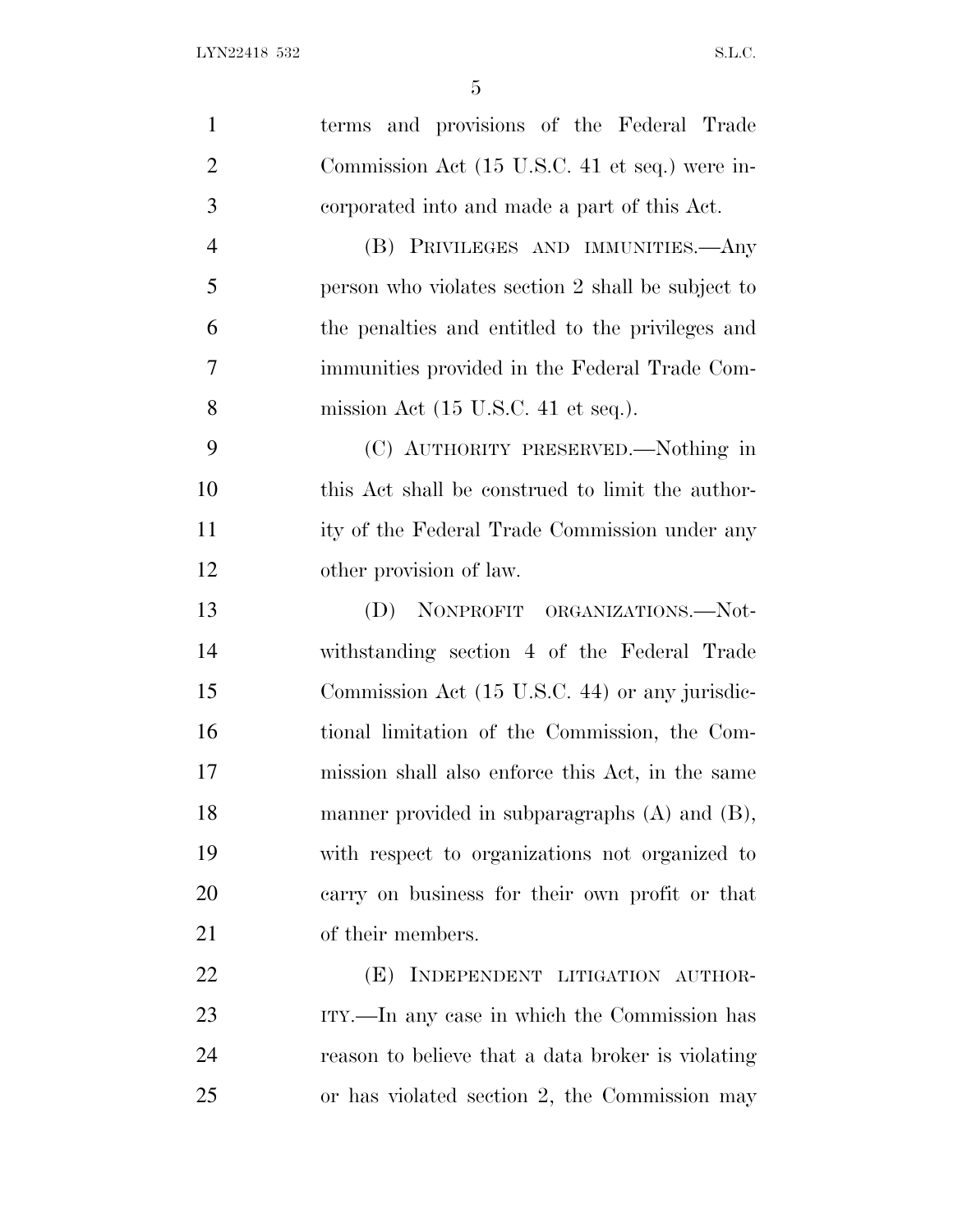| $\mathbf{1}$   | bring a civil action in an appropriate district        |
|----------------|--------------------------------------------------------|
| $\overline{2}$ | court of the United States to-                         |
| 3              | (i) enjoin any further such violation                  |
| $\overline{4}$ | by such person;                                        |
| 5              | (ii) enforce compliance with this Act,                 |
| 6              | including through deletion of the relevant             |
| 7              | information;                                           |
| 8              | (iii) obtain a permanent, temporary,                   |
| 9              | or preliminary injunction;                             |
| 10             | (iv) obtain civil penalties;                           |
| 11             | (v) obtain damages (whether actual,                    |
| 12             | punitive, or otherwise), restitution,                  |
| 13             | disgorgement of unjust enrichment, or                  |
| 14             | other compensation on behalf of aggrieved              |
| 15             | persons; or                                            |
| 16             | (vi) obtain any other appropriate equi-                |
| 17             | table relief.                                          |
| 18             | (b) ENFORCEMENT BY STATES.-                            |
| 19             | $(1)$ IN GENERAL.—In any case in which the at-         |
| 20             | torney general of a State has reason to believe that   |
| 21             | an interest of the residents of the State has been or  |
| 22             | is threatened or adversely affected by the engage-     |
| 23             | ment of any data broker subject to section 2 in a      |
| 24             | practice that violates such section, the attorney gen- |
| 25             | eral of the State may, as parens patriae, bring a      |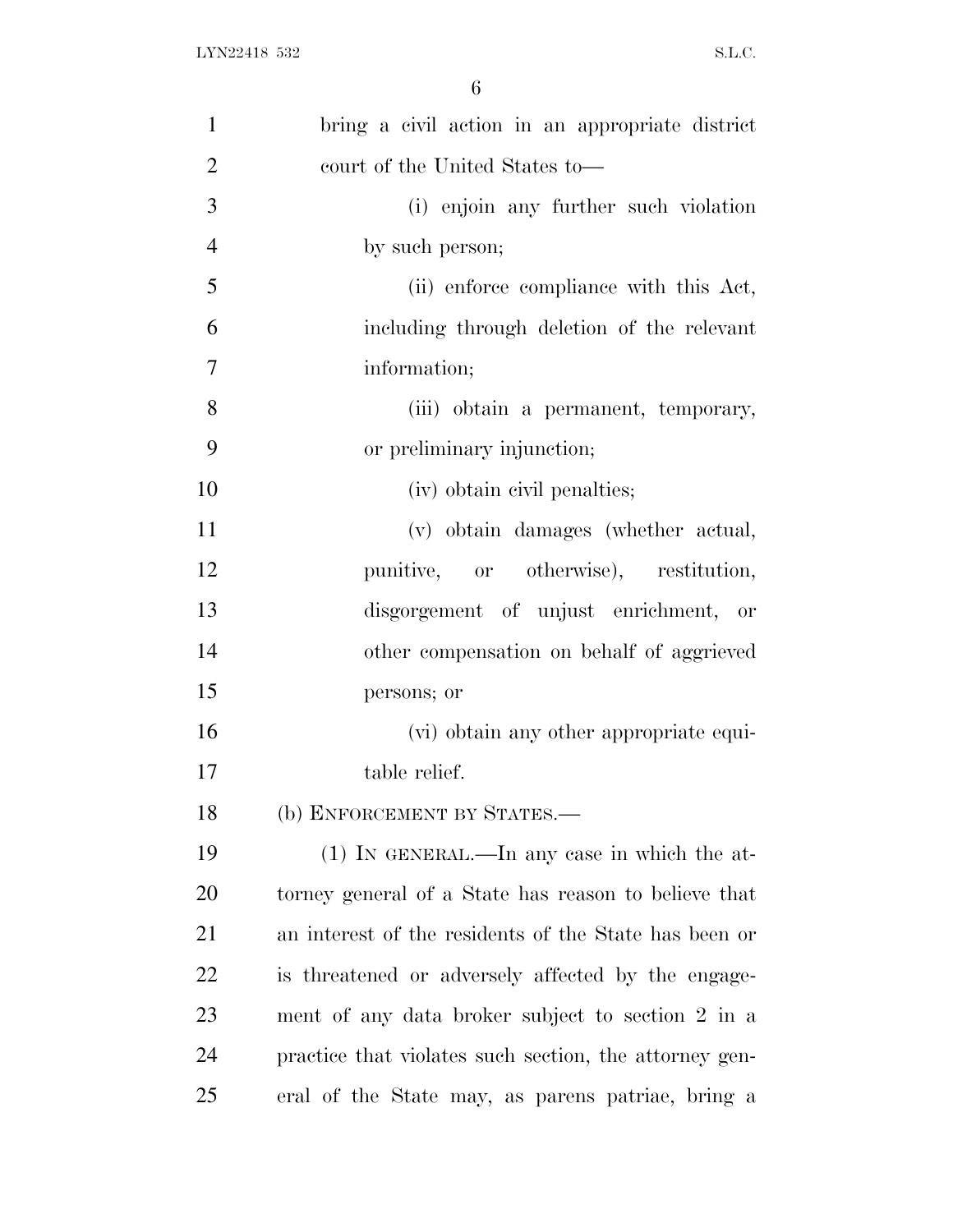| $\mathbf{1}$   | civil action on behalf of the residents of the State in |
|----------------|---------------------------------------------------------|
| $\overline{2}$ | an appropriate district court of the United States      |
| 3              | $to-$                                                   |
| $\overline{4}$ | (A) enjoin any further such violation by                |
| 5              | such person;                                            |
| 6              | (B) enforce compliance with this Act, in-               |
| 7              | cluding through deletion of the relevant infor-         |
| 8              | mation;                                                 |
| 9              | (C) obtain a permanent, temporary, or pre-              |
| 10             | liminary injunction;                                    |
| 11             | (D) obtain civil penalties;                             |
| 12             | (E) obtain damages (whether actual, puni-               |
| 13             | tive, or otherwise), restitution, disgorgement of       |
| 14             | unjust enrichment, or other compensation on             |
| 15             | behalf of aggrieved persons; or                         |
| 16             | (F) obtain any other appropriate equitable              |
| 17             | relief.                                                 |
| 18             | (2) NOTICE.—Before filing an action under               |
| 19             | paragraph (1), the attorney general, official, or       |
| 20             | agency of the State involved shall provide to the       |
| 21             | Commission a written notice of such action and a        |
| 22             | copy of the complaint for such action. If the attor-    |
| 23             | ney general, official, or agency determines that it is  |
| 24             | not feasible to provide the notice described in this    |
| 25             | paragraph before the filing of the action, the attor-   |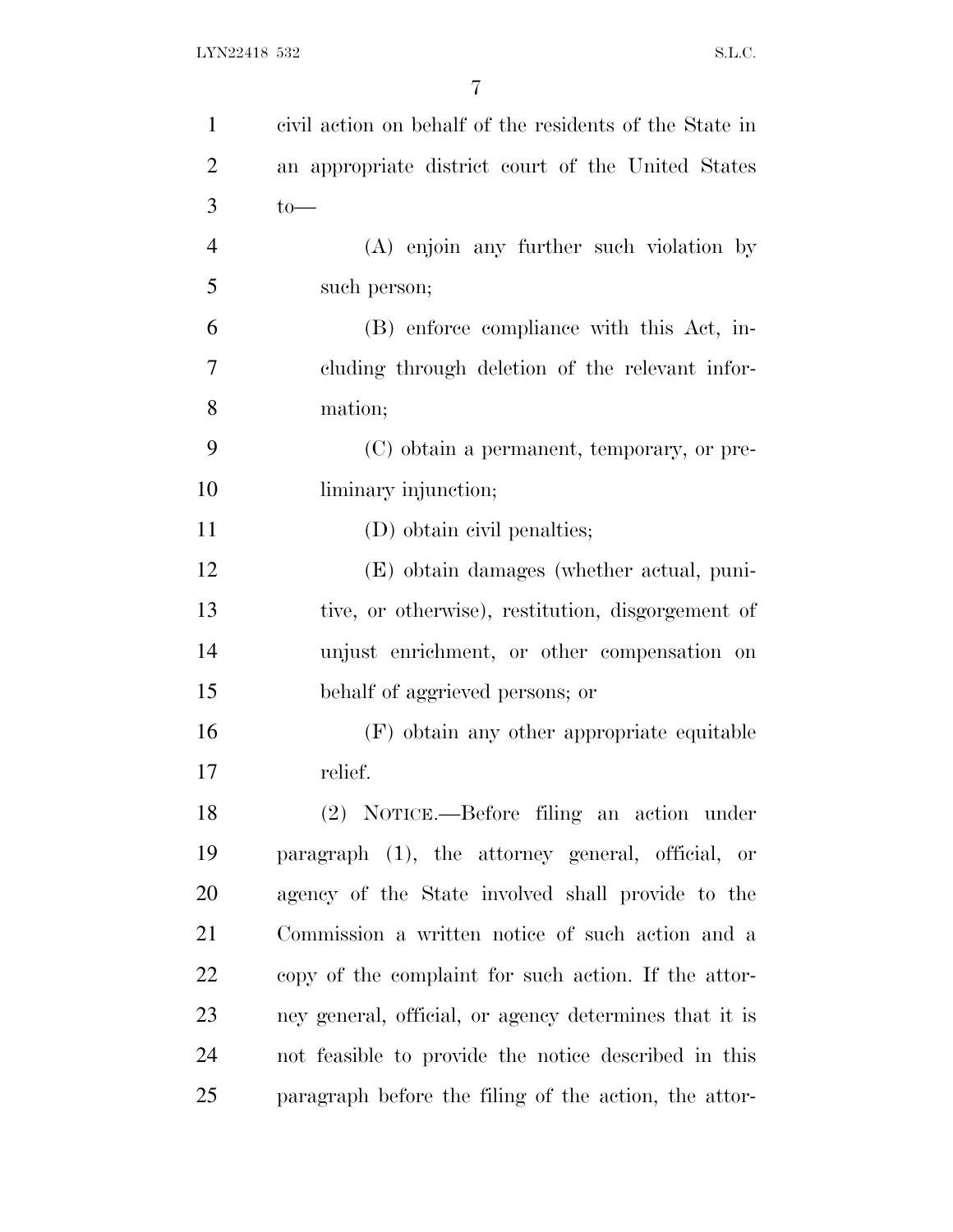ney general, official, or agency shall provide written notice of the action and a copy of the complaint to the Commission immediately upon the filing of the action.

 (3) LIMITATION ON STATE ACTION WHILE FED- ERAL ACTION IS PENDING.—If the Commission has instituted a civil action for a violation of section 2, no State attorney general, or official or agency of a State, may bring an action under this paragraph during the pendency of that action against any de- fendant named in the complaint of the Commission for any violation of section 2 alleged in the com-plaint.

 (4) RELATIONSHIP WITH STATE-LAW CLAIMS.— If the attorney general of a State has authority to bring an action under State law directed at acts or practices that also violate section 2, the attorney general may assert the State-law claim and a claim under section 2 in the same civil action.

 (5) INVESTIGATORY POWERS.—Nothing in this subsection may be construed to prevent the attorney general of a State from exercising the powers con- ferred on the attorney general by the laws of the State to conduct investigations, to administer oaths or affirmations, or to compel the attendance of wit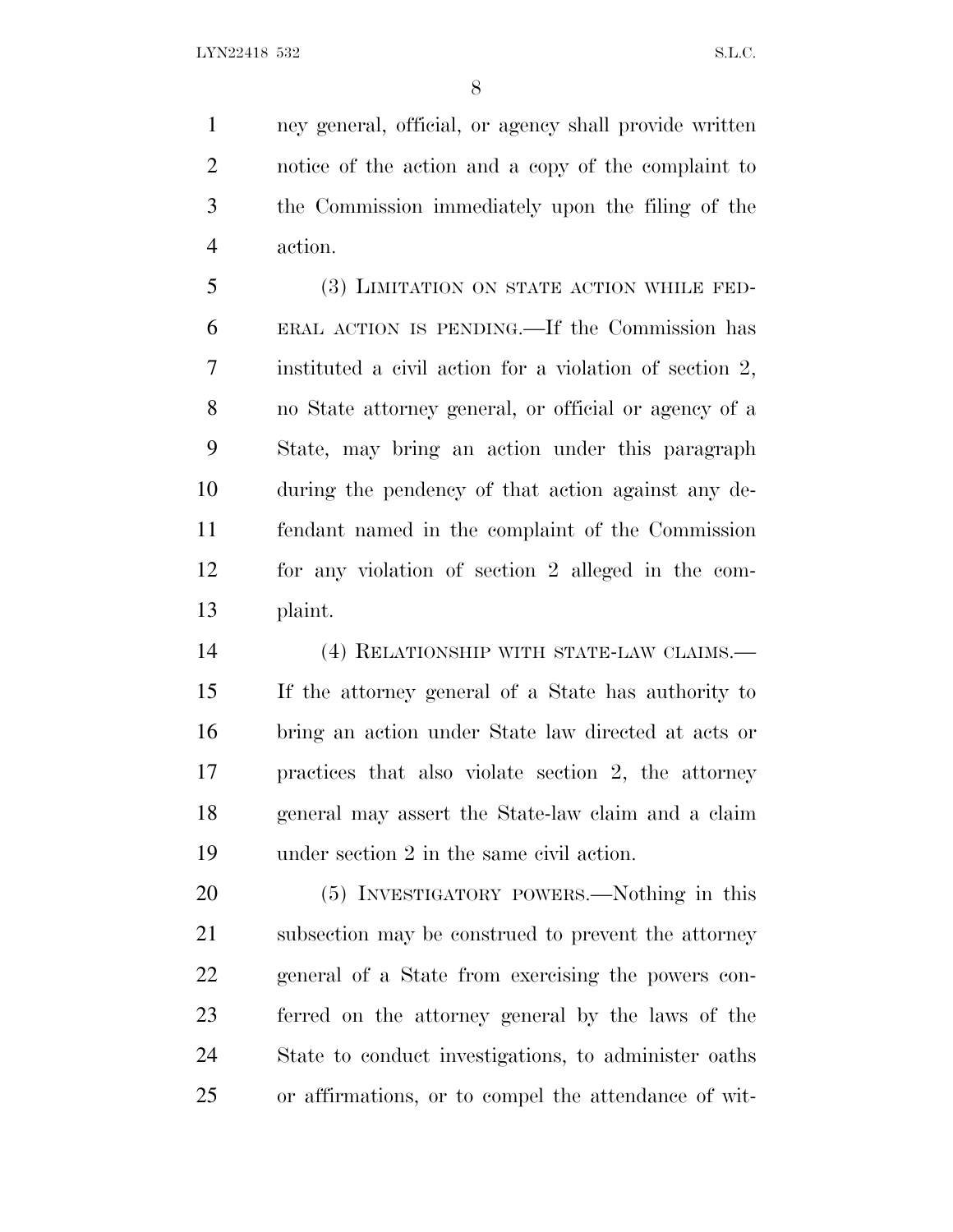LYN22418 532 S.L.C.

| $\mathbf{1}$   | nesses or the production of documentary or other             |
|----------------|--------------------------------------------------------------|
| $\overline{2}$ | evidence.                                                    |
| 3              | (c) PRIVATE ENFORCEMENT.—Any person whose in-                |
| 4              | terest has been or is threatened or adversely affected by    |
| 5              | the engagement of any data broker subject to section 2       |
| 6              | in a practice that violates such section may bring a civil   |
| 7              | action in an appropriate district court of the United States |
| 8              | $to-$                                                        |
| 9              | (1) enjoin any further such violation by such                |
| 10             | person;                                                      |
| 11             | (2) enforce compliance with this Act, including              |
| 12             | through deletion of the relevant information;                |
| 13             | (3) obtain a permanent, temporary, or prelimi-               |
| 14             | nary injunction;                                             |
| 15             | (4) obtain damages (whether actual, punitive,                |
| 16             | or otherwise), restitution, or other compensation;           |
| 17             | (5) obtain reasonable attorney's fees, including             |
| 18             | litigation expenses, and costs; or                           |
| 19             | $(6)$ obtain any other appropriate equitable re-             |
| 20             | lief.                                                        |
| 21             | (d) CIVIL PENALTIES.—In addition to any other pen-           |
| 22             | alties as may be prescribed by law, a violation of this Act  |
| 23             | shall carry a civil penalty not to exceed 15 percent of the  |
| 24             | revenues earned by the person's ultimate parent entity       |
| 25             | during the preceding 12-month period.                        |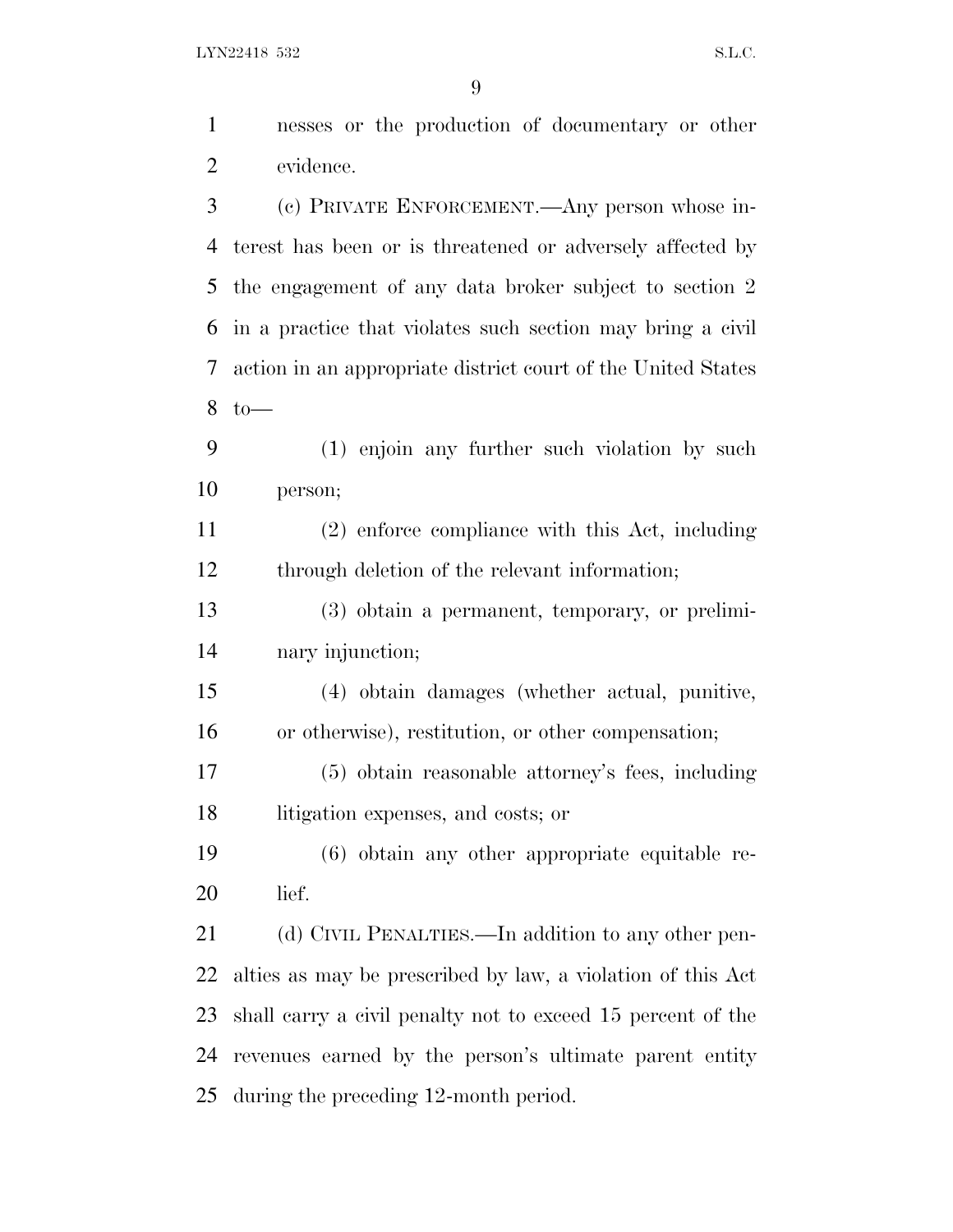| $\mathbf{1}$   | (e) EXCLUSIVE JURISDICTION.—                           |
|----------------|--------------------------------------------------------|
| $\overline{2}$ | (1) DISTRICT COURTS.—For any action brought            |
| 3              | under this Act, the following district courts shall    |
| $\overline{4}$ | have exclusive jurisdiction:                           |
| 5              | (A) For actions brought by the Commis-                 |
| 6              | sion, the United States District Court for the         |
| 7              | District of Columbia.                                  |
| 8              | (B) For actions brought by a State attor-              |
| 9              | ney general, the district court of the United          |
| 10             | States for the judicial district in which the cap-     |
| 11             | ital of the State is located.                          |
| 12             | (C) For private actions brought by per-                |
| 13             | sons-                                                  |
| 14             | (i) the United States District Court                   |
| 15             | for the District of Columbia; or                       |
| 16             | (ii) the district court of the United                  |
| 17             | States for the judicial district in which the          |
| 18             | violation took place or in which any de-               |
| 19             | fendant resides or does business.                      |
| 20             | (2) COURT OF APPEALS.—The United States                |
| 21             | Court of Appeals for the District of Columbia Cir-     |
| 22             | cuit shall have exclusive jurisdiction of appeals from |
| 23             | all decisions under paragraph $(1)$ .                  |
| 24             | (f) STATUTE OF LIMITATIONS.—A proceeding for a         |
| 25             | violation of this Act may be commenced not later than  |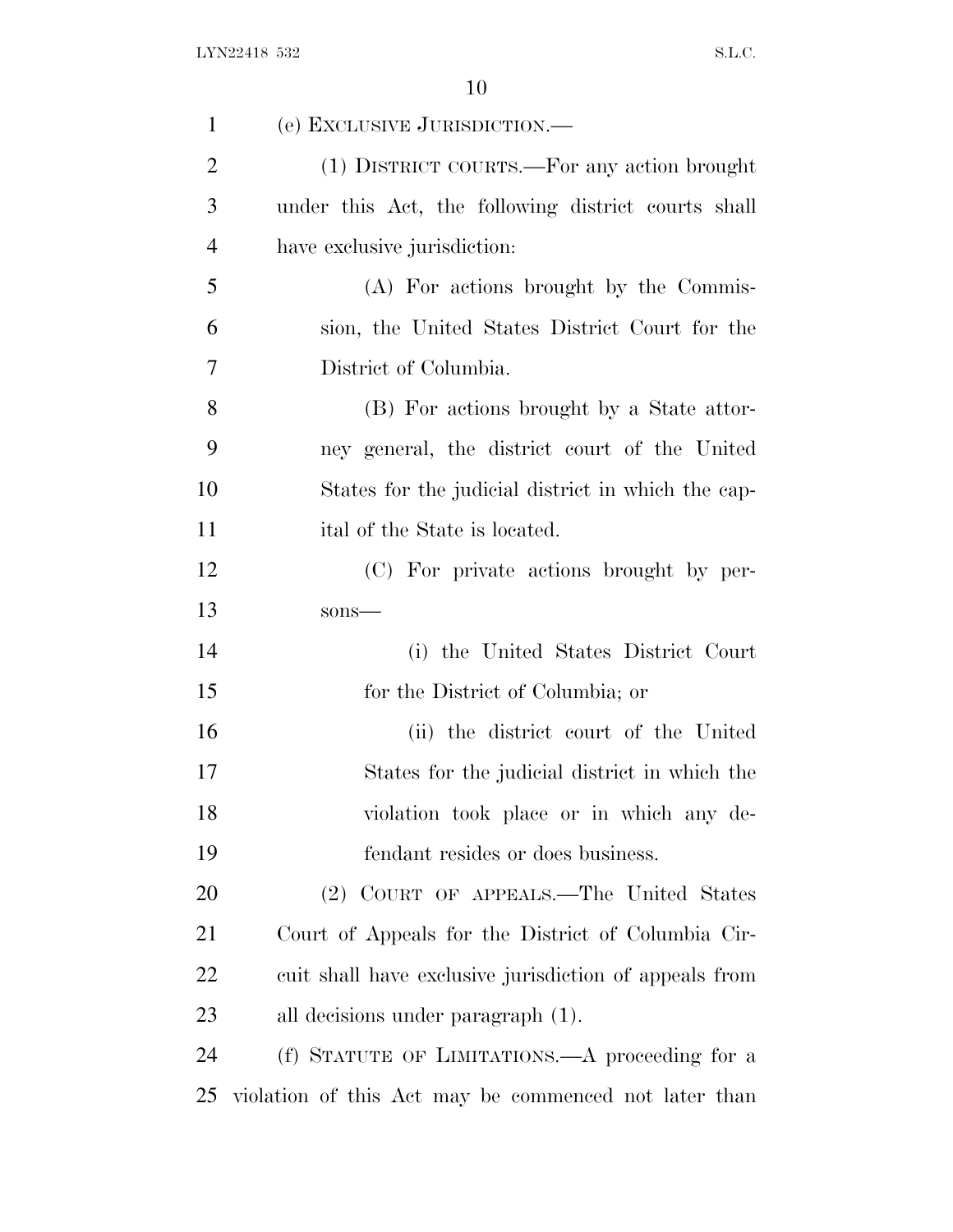6 years after the date upon which the plaintiff obtains ac- tual knowledge of the facts giving rise to such violation. (g) PREEMPTION.—The provisions of this Act pre- empt only the provisions of State or local law that require disclosure prohibited by this Act. **SEC. 4. DEFINITIONS.** In this Act: (1) COMMISSION.—The term ''Commission'' means the Federal Trade Commission. (2) DATA.— (A) IN GENERAL.—Not later than 180 days after the date of enactment of this Act, the Commission shall adopt rules in accordance with section 553 of title 5, United States Code, to define the term ''data'' for the purpose of implementing and enforcing this Act. (B) REQUIREMENT.—The term ''data'' shall include information that is linked, or rea- sonably linkable, to— (i) specific individuals; or 21 (ii) specific groups of individuals who share the same place of residence or inter- net protocol address. (3) DATA BROKER.—The term ''data broker'' means a person that collects, buys, licenses, or infers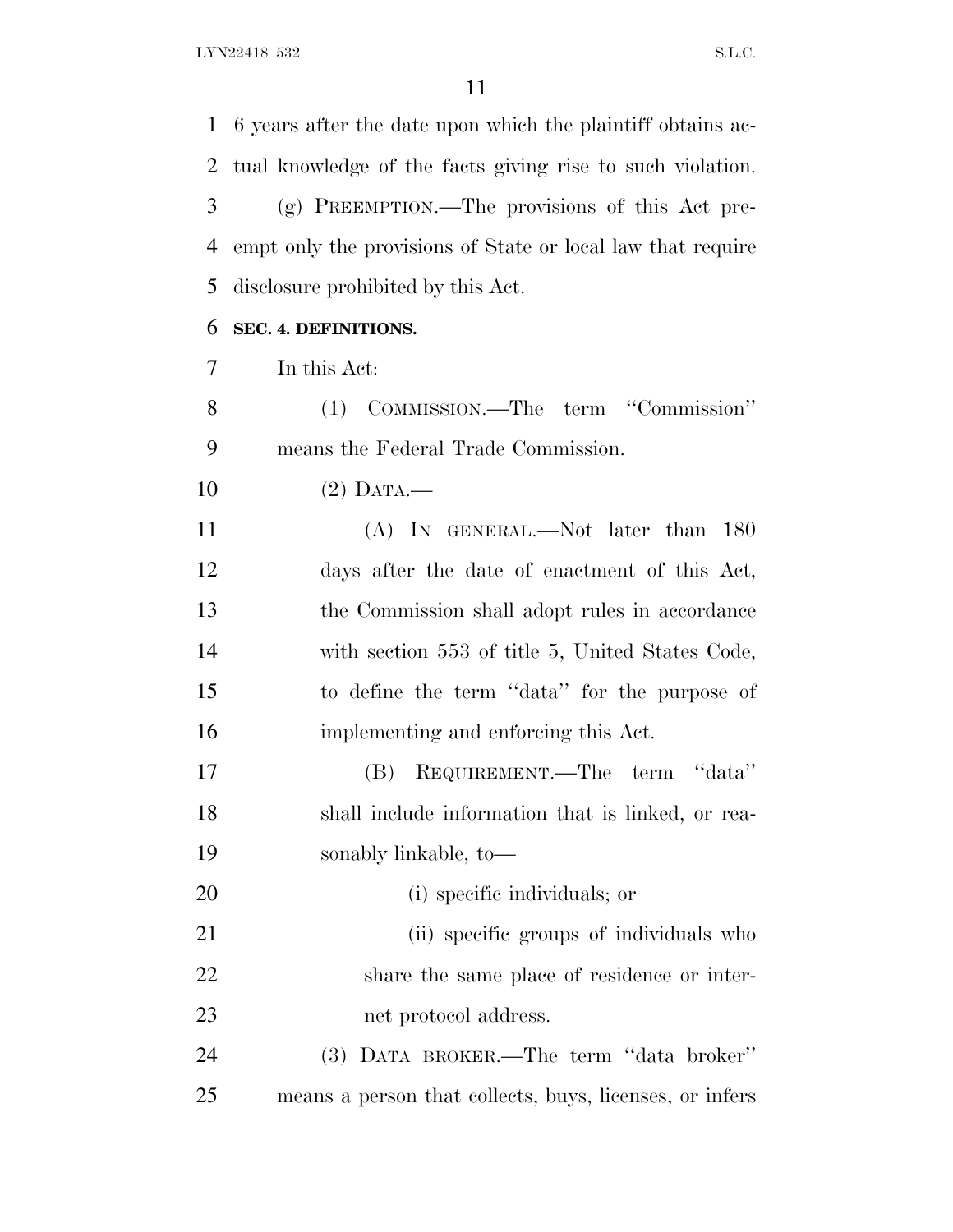| $\mathbf{1}$   | data about individuals and then sells, licenses, or    |
|----------------|--------------------------------------------------------|
|                |                                                        |
| $\overline{2}$ | trades that data.                                      |
| 3              | (4) HEALTH DATA.—The term "health data"                |
| $\overline{4}$ | means data that reveal or describe—                    |
| 5              | $(A)$ the search for, attempt to obtain, or            |
| 6              | receipt of any health services;                        |
| 7              | (B) any past, present, or future disability,           |
| 8              | physical health condition, mental health condi-        |
| 9              | tion, or health condition of an individual, in-        |
| 10             | cluding, but not limited to, pregnancy and mis-        |
| 11             | carriage; or                                           |
| 12             | (C) any treatment or diagnosis of a dis-               |
| 13             | ability or condition described in subparagraph         |
| 14             | (B).                                                   |
| 15             | (5) LOCATION DATA.—The term "location                  |
| 16             | data" means data capable of determining the past or    |
| 17             | present physical location of an individual or an indi- |
| 18             | vidual's device.                                       |
| 19             | (6) STATE.—The term "State" means each of              |
| 20             | the several States, the District of Columbia, each     |
| 21             | commonwealth, territory, or possession of the United   |
| 22             | States, and each federally recognized Indian Tribe.    |
| 23             | (7) ULTIMATE PARENT ENTITY.—The term "ul-              |
| 24             | timate parent entity" has the meaning given the        |